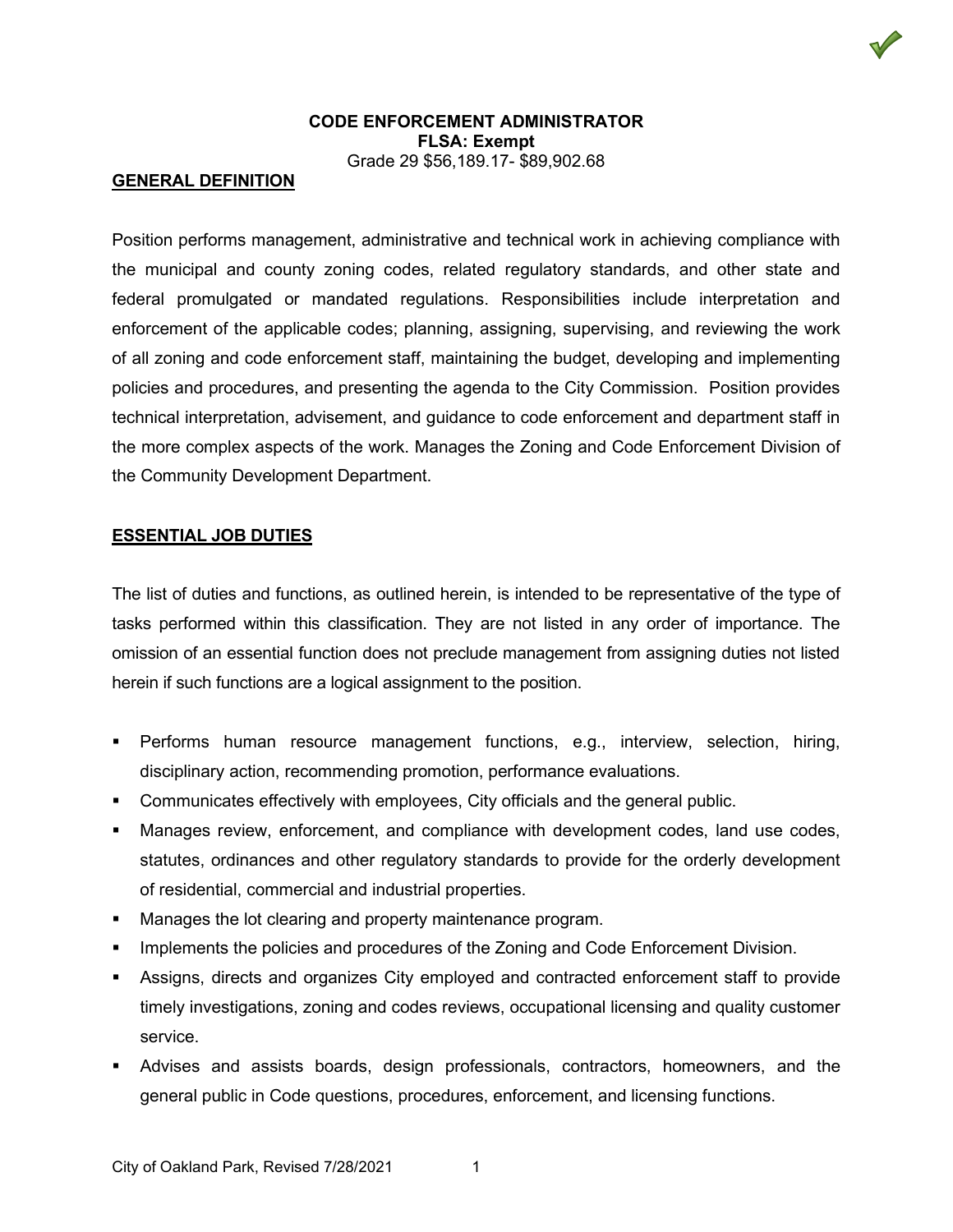# **CODE ENFORCEMENT ADMINISTRATOR FLSA: Exempt** Grade 29 \$56,189.17- \$89,902.68

- **Prepares and processes public hearing agenda materials for the Board of Adjustment and** City Commission hearings for case presentation purposes.
- Participate in various development review and pre-development meetings to provide information and guidance applicable to the zoning and land use codes.
- **Performs negotiation and settlement of Code Enforcement liens.**
- Reviews and approves building permits and site plans for zoning compliance.
- Reviews and provides comments on site plans, landscape plans and related plans generated by planning staff with respect to conditional uses, rezoning requirements, and related specifications.
- Periodically performs field inspections to monitor development, verify the effectiveness of field staff, and respond to members of the public.
- **Requires regular attendance to scheduled work shifts.**

# **KNOWLEDGE, SKILLS & ABILITIES**

- Substantial knowledge of the development functions of municipal and county government, regulatory agencies applicable to planning and development, and the functions of other departments and divisions of the City applicable to zoning, land use, and code enforcement functions.
- Substantial knowledge of the City's Land Development Code, local ordinances and county, state and federal regulatory standards applicable to the work.
- Ability to research and interpret land use codes, municipal ordinances, and related regulatory standards; reviews site and landscape plans and specifications to apply the various codes and ordinances; provides comments regarding compliance.
- Ability to plan, assign, direct, and review the work of others in a manner conducive to full performance and compliance with established code, ordinance, statutes and regulatory standards applicable to the work.
- Ability to review, understand, and render opinions on significant amounts of written material, including ordinances, codes and other legislation, special requests and applications, or other information as may be determined by City Administration.
- Ability to enforce codes and ordinances firmly, tactfully, and impartially.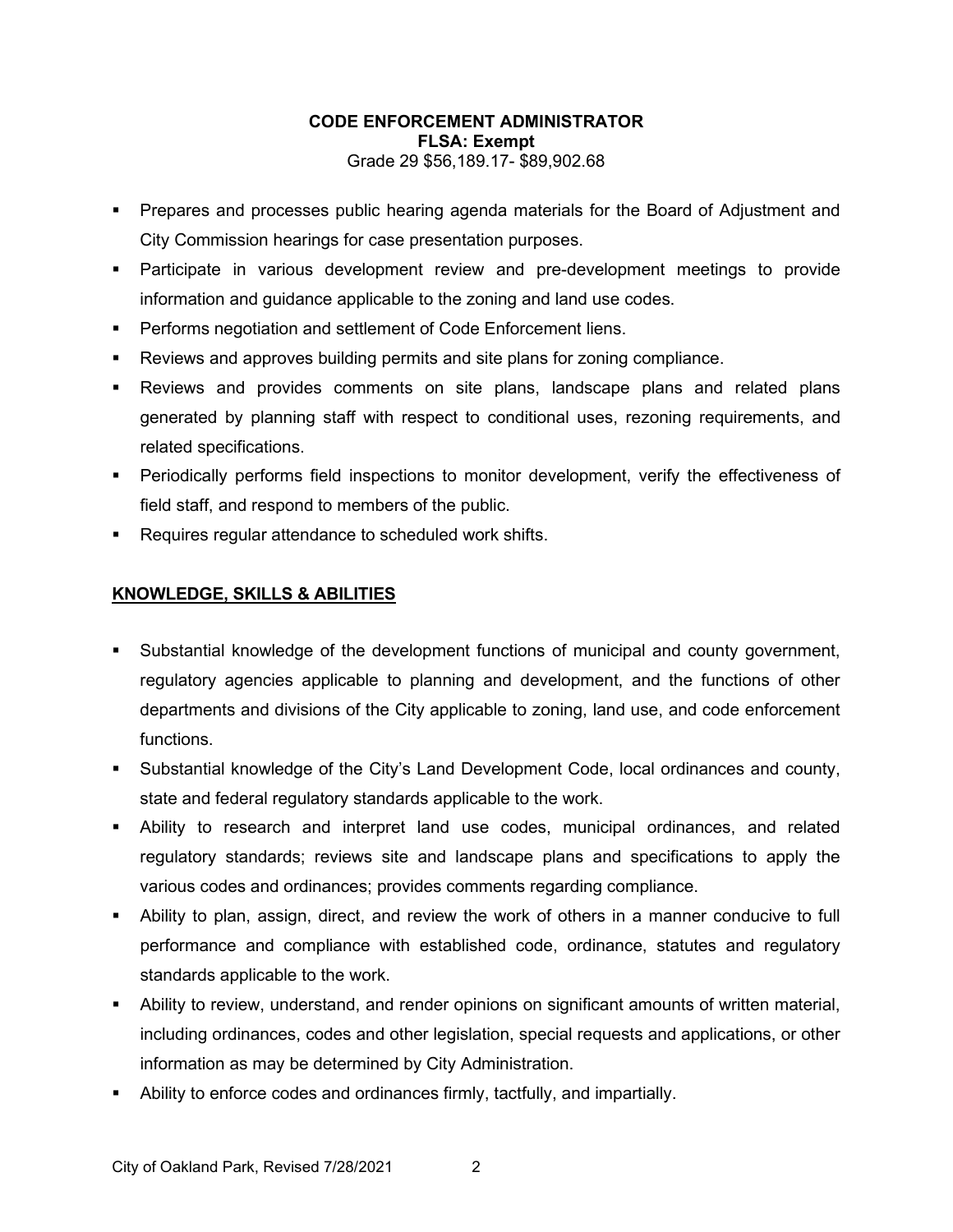## **CODE ENFORCEMENT ADMINISTRATOR FLSA: Exempt** Grade 29 \$56,189.17- \$89,902.68

- Ability to establish and maintain effective working relationships with internal and external customers, as well as governing and appointed authorities.
- A strong customer service orientation in work and communication with coworkers, management, elected officials, and citizens.

# **MINIMUM ACCEPTABLE EDUCATION, TRAINING & EXPERIENCE**

Bachelor's degree in, Urban & Regional Planning, Landscape Architecture, Public Administration or related field; supplemented by five (5) years progressively responsible experience in the fields of zoning and code compliance, the majority of which shall be in a supervisory capacity, with demonstrated broad knowledge of all technical disciplines applicable to land use and development, e.g., building construction, land use, zoning administration, planning methods. Requires completing and passing at least three certifications in full curriculum programs offered by the Florida Association of Code Enforcement (FACE). Requires a valid Florida Driver's license without any restrictions that affect their ability to perform essential job duties.

## **PREFERRED**

Landscape Inspectors Certificate

## **PHYSICAL REQUIREMENTS**

The City of Oakland Park is an Equal Opportunity Employer. In compliance with the Americans with Disabilities Act (42 U.S. C. 12101 et. seq.), the City of Oakland Park will provide reasonable accommodations to qualified individuals with disabilities and encourages both prospective and current employees to discuss potential accommodations with the employer. The physical demands described here are representative of those that must be met by an employee to successfully perform the essential functions of this job.